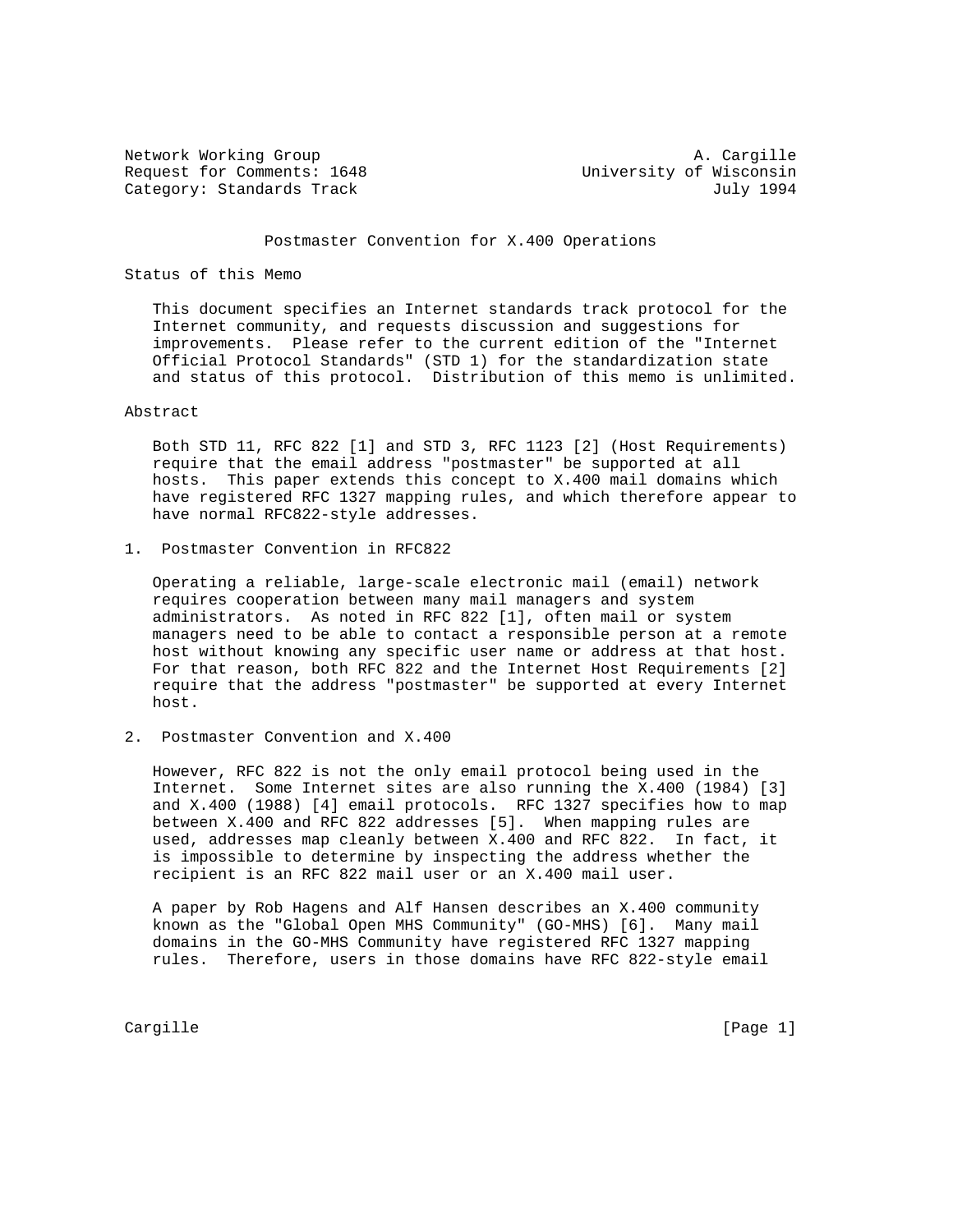addresses, and these email domains are a logical extension of the RFC 822 Internet. It is impossible to tell by inspecting a user's address whether the user receives RFC 822 mail or X.400 mail.

 Since these addresses appear to be standard RFC 822 addresses, mail managers, mailing list managers, host administrators, and users expect to be able to simply send mail to "postmaster@domain" and having the message be delivered to a responsible party. When an RFC 1327 mapping rule exists, the X.400 address element corresponding to the left-hand-side "postmaster" is "Surname=Postmaster" (both 1984 and 1988). However, neither the X.400 protocols, North America X.400 Implementor's Agreements [7], nor the other regional X.400 implementor's agreements require that "Surname=Postmaster" and "CommonName=Postmaster" be supported. (Supporting these addresses is recommended in X.400 (1988)).

 For mapped X.400 domains which do not support the postmaster address(es), this means that an address such as "user@some.place.zz" might be valid, yet mail to the corresponding address "postmaster@some.place.zz" fails. This is frustrating for remote administrators and users, and can prevent operational problems from being communicated and resolved. In this case, the desired seamless integration of the Internet RFC 822 mail world and the mapped X.400 domain has not been achieved.

 The X.400 mail managers participating in the Cosine MHS Project discussed this problem in a meeting in June 1992 [8]. The discussion recognized the need for supporting the postmaster address at any level of the address hierarchy where these are user addresses. However, the group only required supporting the postmaster address down to certain levels of the O/R Address tree. This approach solved part of the problem, but not all of it. A more complete solution is required.

3. Proposed Solution

 To fully achieve the desired seamless integration of email domains for which RFC 1327 mapping rules have been defined, the following convention must be followed,

 If there are any valid addresses of the form "user@domain", then the address "postmaster@domain" must also be valid.

 To express this in terms of X.400: For every X.400 domain for which an RFC 1327 mapping rule exists, if any address of the form

Surname=User; <Other X.400 Address Elements>

Cargille [Page 2]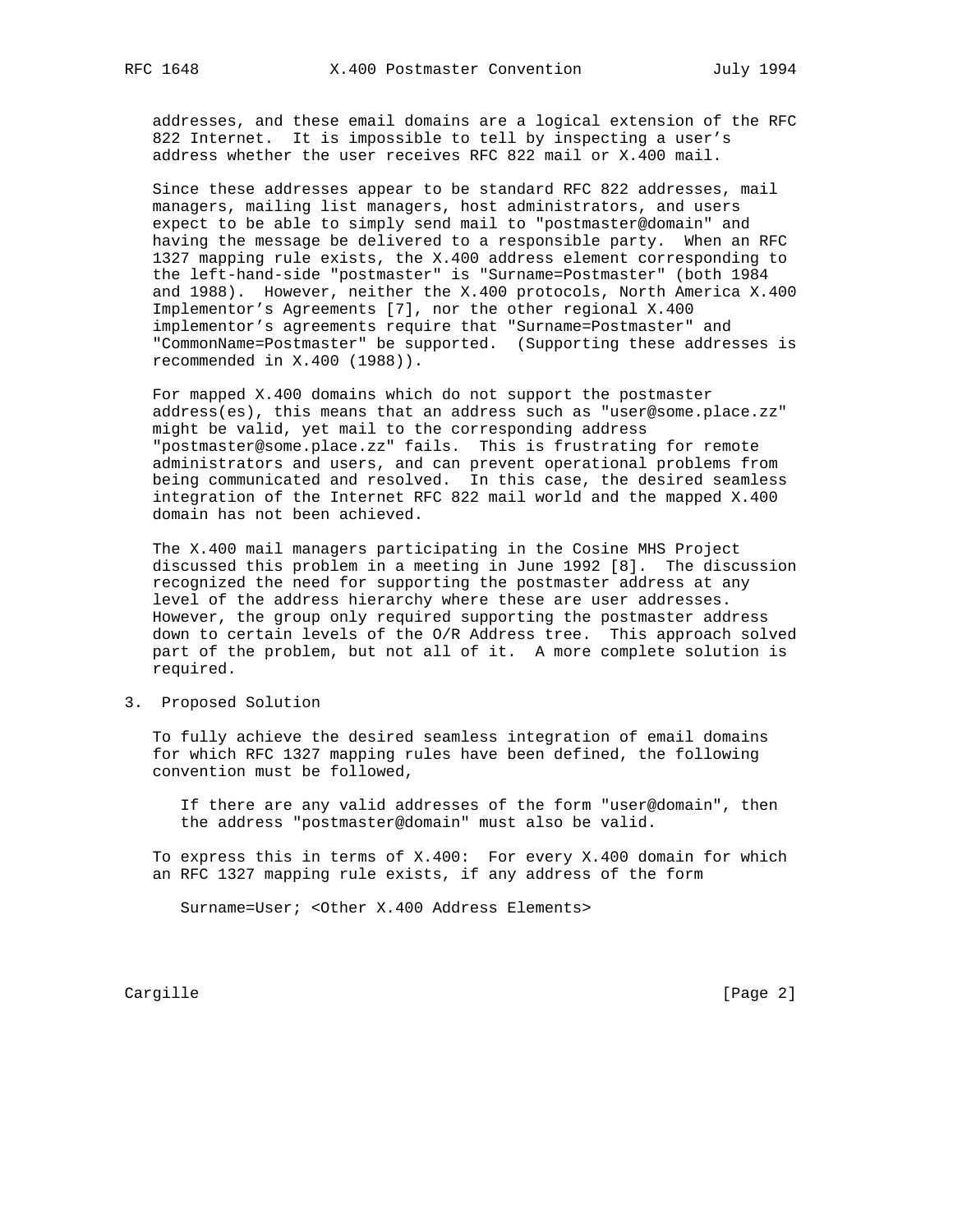is a valid address, then the address

Surname=Postmaster; <Same X.400 Address Elements>

 must also be a valid address. If the X.400 system is running X.400(1988), then the address

CommonName=Postmaster; <Same X.400 Address Elements>

 must also be supported. (Note that CommonName=Postmaster will not be generated by RFC 1327 mappings, but it is recommended in the 1988 X.400 standard).

 To remain consistent with RFC 822, "Mail sent to that address is to be routed to a person responsible for the site's mail system or to a person with responsibility for general site operation." [9].

## 3.1. Software Limitations

 If software is unable to support this requirement, it should be upgraded. X.400 software developers are strongly encouraged and requested to support forwarding mail to a centralized postmaster mailbox in products.

 It may be possible to support forwarding postmaster mail to a central mailbox in software packages which do not explicitly support it by applying work-around solutions. For example, some packages support creating a mailing list for "postmaster" which has one entry that points to the desired centralized postmaster mailbox. Alternatively, it may be possible to support a postmaster address using the X.400 Autoforwarding feature. The software package may also support rewriting the address in some other way.

4. Acknowledgements

 This document is a product of discussion and comments from the IETF OSI X.400 Operations Working Group. Helpful input was also received from the European MHS Managers. Special thanks to Marko Kaittola and Erik Lawaetz for good criticism and helpful discussion.

Security Considerations

Security issues are not discussed in this memo.

Cargille [Page 3]